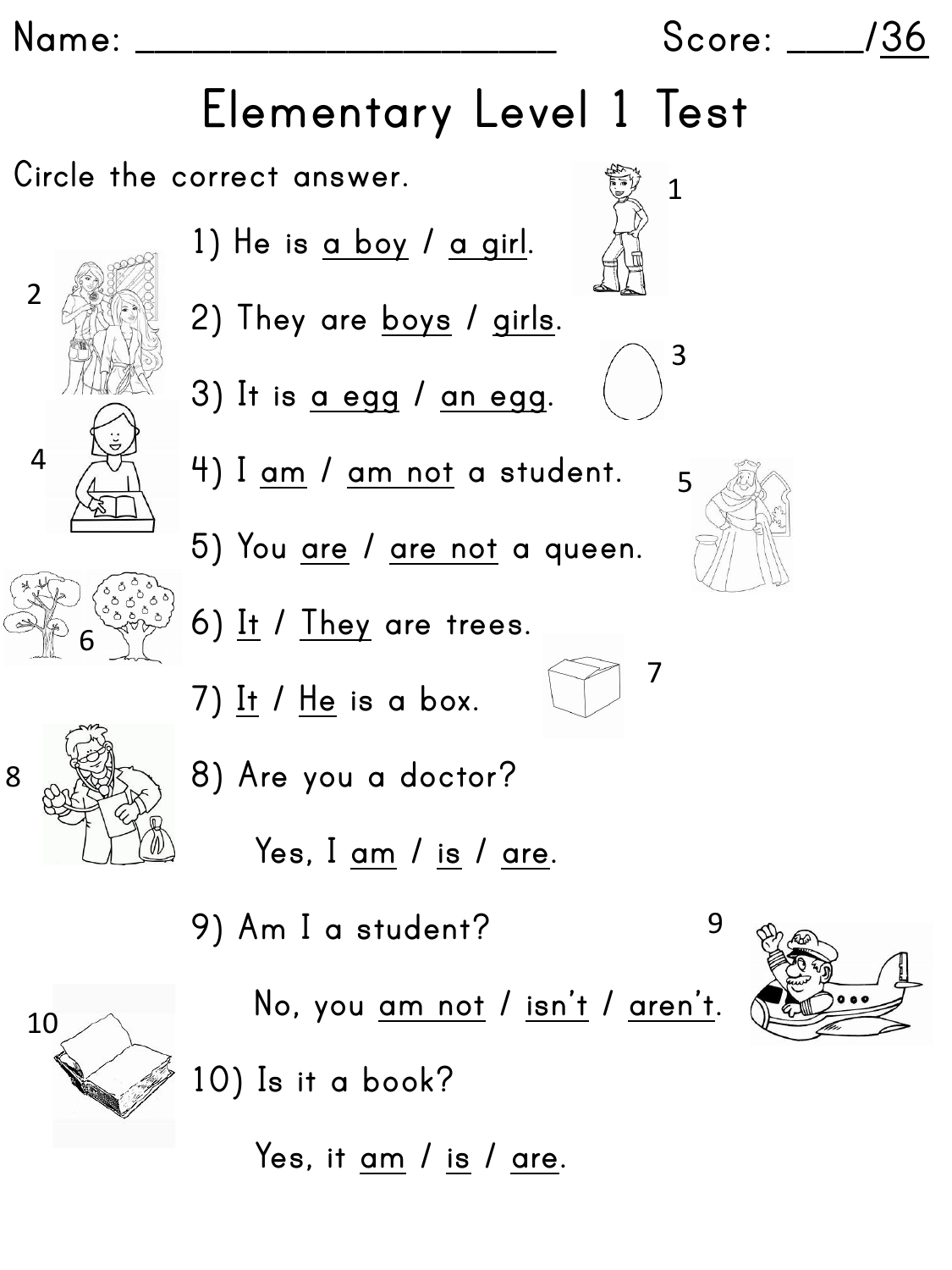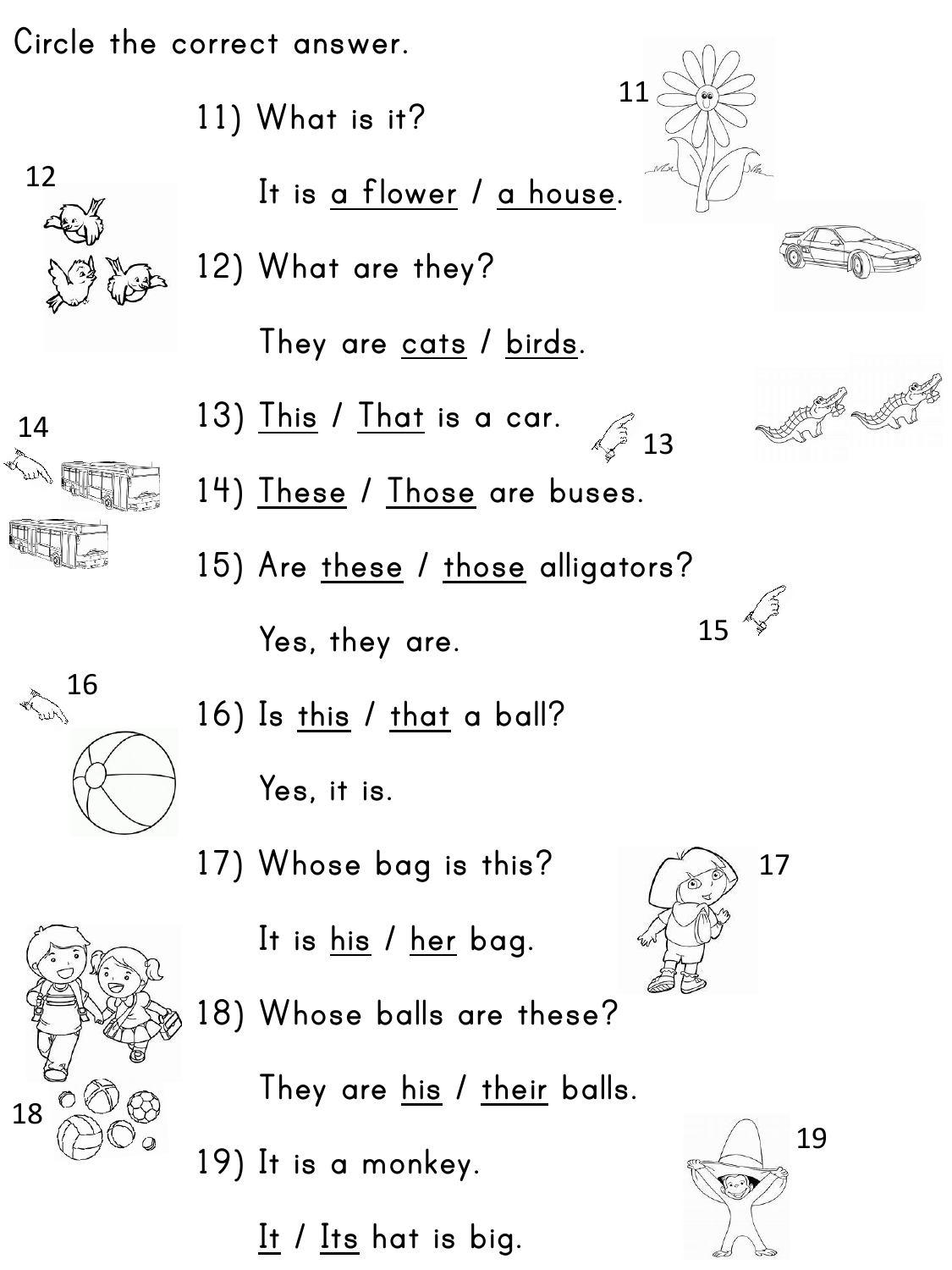**Circle the correct answer.**

**20) He is a king.**



23

**A \ An The king is short.**

**21) It is a / an / the octopus.**

**The octopus is pink.**

**22) It is a / an / the sun.**

**The sun is hot.**

**23) Where is the cat?**

**It is on / next to the box.**



20



**24) The dog is in front of / behind the box. 25) It is a small bird.** 



25

**A / An / The bird is yellow.**



**26) The clock is round / square.**

**27) He doesn't have strawberries.**

**He have / has apples.**

**28) I don't have / doesn't have an egg.**

**I have ice cream.**